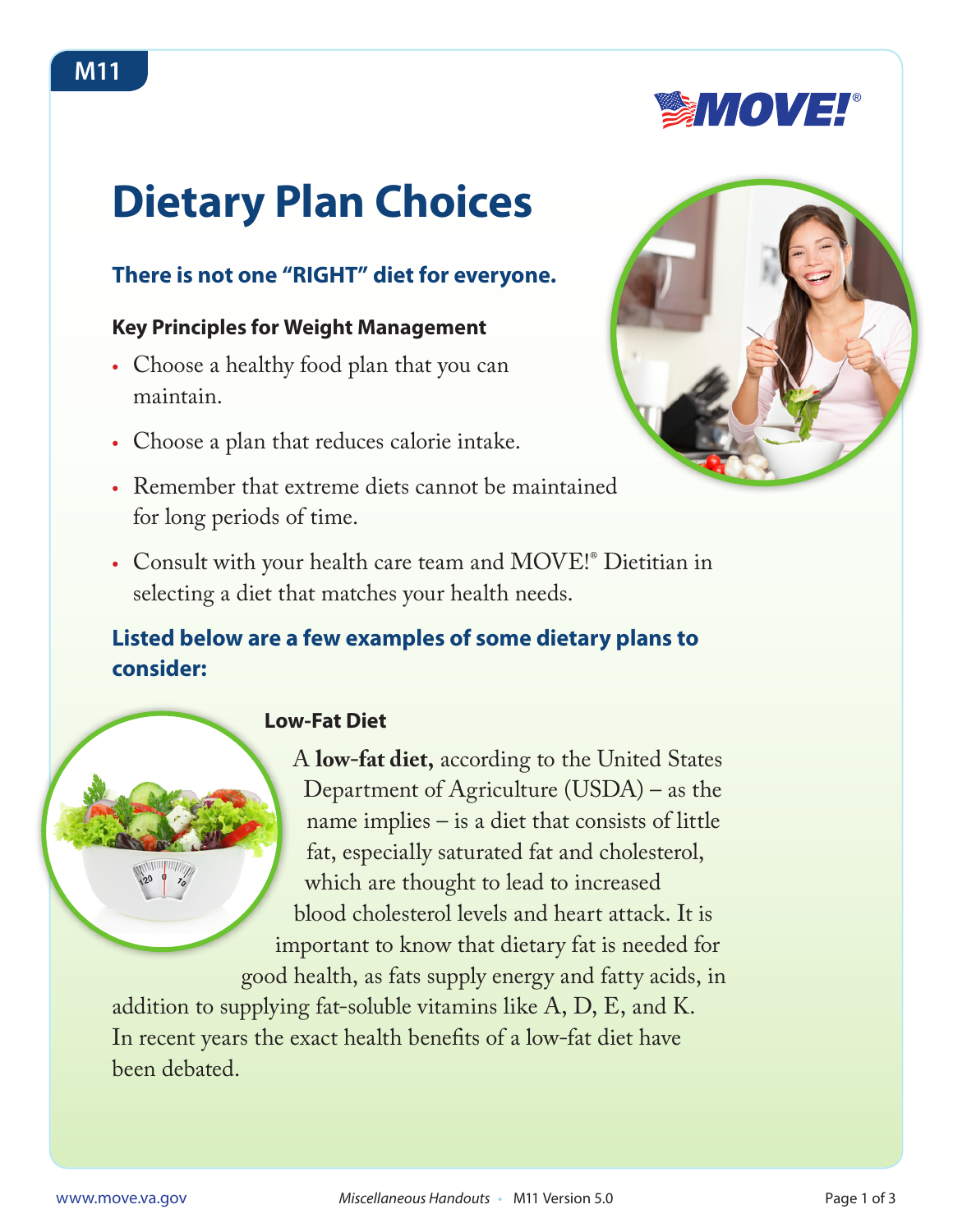#### **DASH Diet**

The **DASH diet** (**D**ietary **A**pproaches to **S**top **H**ypertension)

is a dietary pattern promoted by the National Heart, Lung, and Blood Institute to prevent and control [hypertension](http://en.wikipedia.org/wiki/Hypertension). The DASH diet is rich in fruits, vegetables, whole grains, and low-fat dairy foods; includes meat, fish, poultry, nuts, and beans; and is limited in sugar-sweetened foods and beverages, red meat, and added fats. In addition to its effect on blood pressure, it is designed to be a well-

balanced approach to eating for the general public. It is now recommended by the USDA as an ideal eating plan for all Americans.

## **Mediterranean Diet**

The **Mediterranean diet** is a modern nutritional recommendation inspired by the traditional dietary patterns of [Greece](http://en.wikipedia.org/wiki/Greece), [Southern](http://en.wikipedia.org/wiki/Southern_Italy) 



[Italy](http://en.wikipedia.org/wiki/Southern_Italy), and [Spain](http://en.wikipedia.org/wiki/Spain).The principal aspects of this diet include proportionally high consumption of [olive oil,](http://en.wikipedia.org/wiki/Olive_oil) [legumes,](http://en.wikipedia.org/wiki/Legume) [unrefined cereals,](http://en.wikipedia.org/wiki/Whole_foods) [fruits,](http://en.wikipedia.org/wiki/Fruit) and [vegetables,](http://en.wikipedia.org/wiki/Vegetable) moderate to high consumption of fish, moderate consumption of dairy products (mostly as cheese and yogurt), moderate wine consumption, and low consumption of meat and meat products.